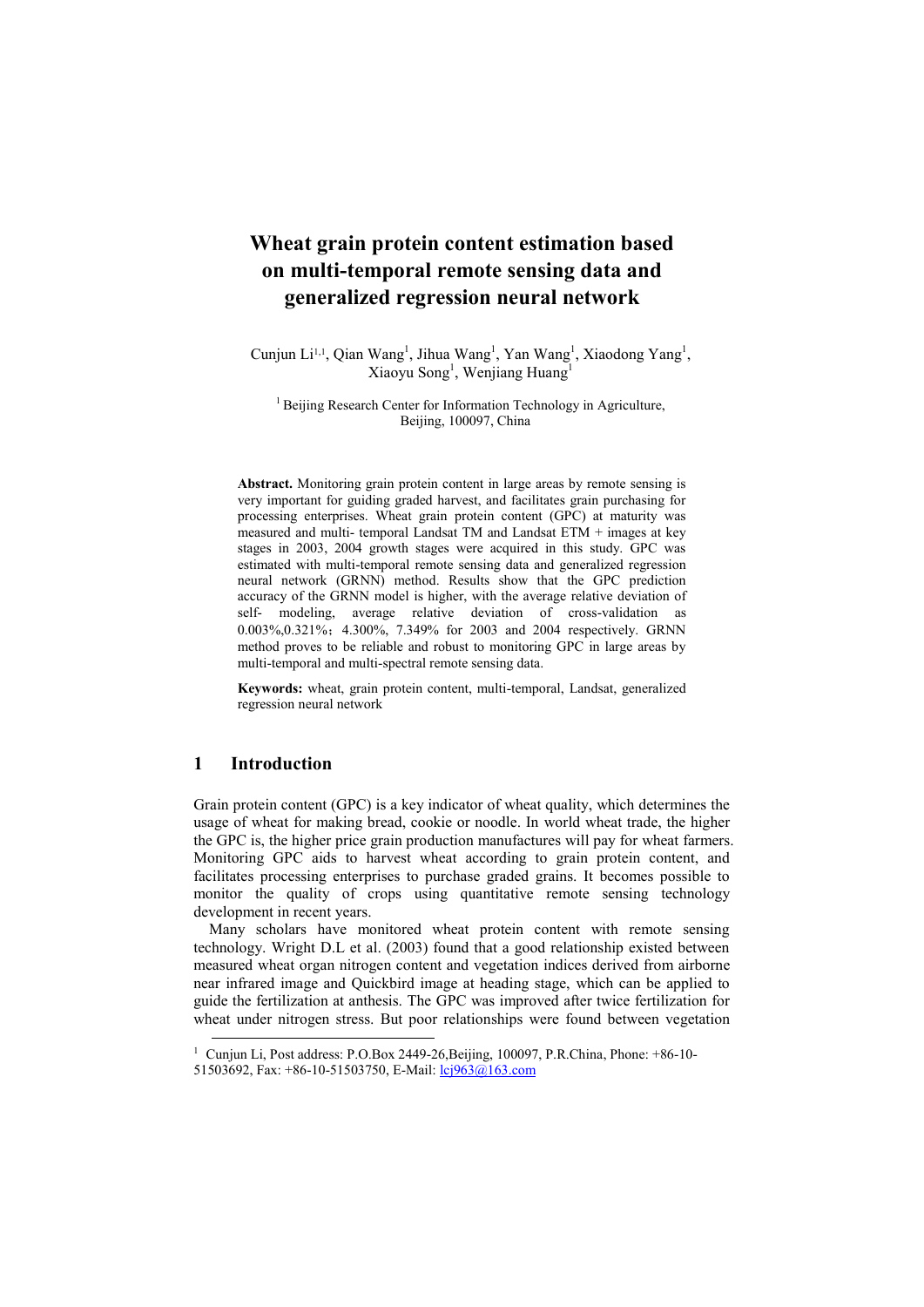indices derived from only the image derived from heading stage. Badri etc (2003) found that, vegetation indices derived from Landsat satellite images were greatly significantly correlated with wheat GPC  $(r > 0.75)$  two weeks before anthesis. Reflectance of near-infrared wavelengths of Aster image were significantly related to GPC three weeks after flowering with lower correlation coefficient  $(r < 0.5)$ . Preliminary explanations were made for monitoring mechanism. Mieke Reyniers et al. (2006) used color infrared aerial image and Cropscan geophysics spectrometer to predict wheat GPC a month ahead of wheat harvest with prediction accuracy as 90%. Petterson (2007) got satisfied prediction GPC using TCARI index in planting. Huang et al.(2004) studied correlations between total wheat leaf nitrogen and grain quality components during late maturation period. The results showed that total nitrogen can predict GPC and gluten content. Wang et al. (2004) used PPR to monitor GPC based on field plots. Hansen et al. (2003) conducted plot experiment and measured groundbased multi-spectral, wide band (visible - near-infrared wavelengths) data. Wheat yield and protein partial least squares models were established. The high yield prediction accuracy is in contrast to low protein prediction accuracy. Song et al. (2006) monitored wheat protein content based on nitrogen translocation in wheat plant and Aster images at anthesis. Zhao et al. (2005) predicted winter wheat grain protein content with water vegetation indices derived from TM image acquired at anthesis. Analyzed relationships between GPC and nitrogen transport process and moisture stress.

Monitoring winter wheat grain protein content at field scale experiment with different level of nitrogen fertilization at the key growing stage is very common. However, at large scale wheat GPC will be affected by soil, weather conditions, management and other factors. These factors along with cultivars together contribute spatial variability of GPC. Only one remote sensing image at certain period can't untangle all the factors aforementioned. Multi-temporal images overcome the shortcomings of single image and can monitor the major factors that cause the spatial variety of wheat grain protein content. Therefore, in this paper we attempt to use multi-temporal remote sensing images and GRNN method to monitor GPC.

# **2 Material and Method**

### **2.1 Research region**

More than twenty wheat fields, distributed randomly, flat, uniformly grown, with areas more than 50 acres, were selected for this study in Beijing rural area, China in 2003, 2004. Regular management were adopted on these fields. Local popular varieties were planted on the fields, such as Jingdong 8, Jing 9507 and so on. The fields are shown in figure 1.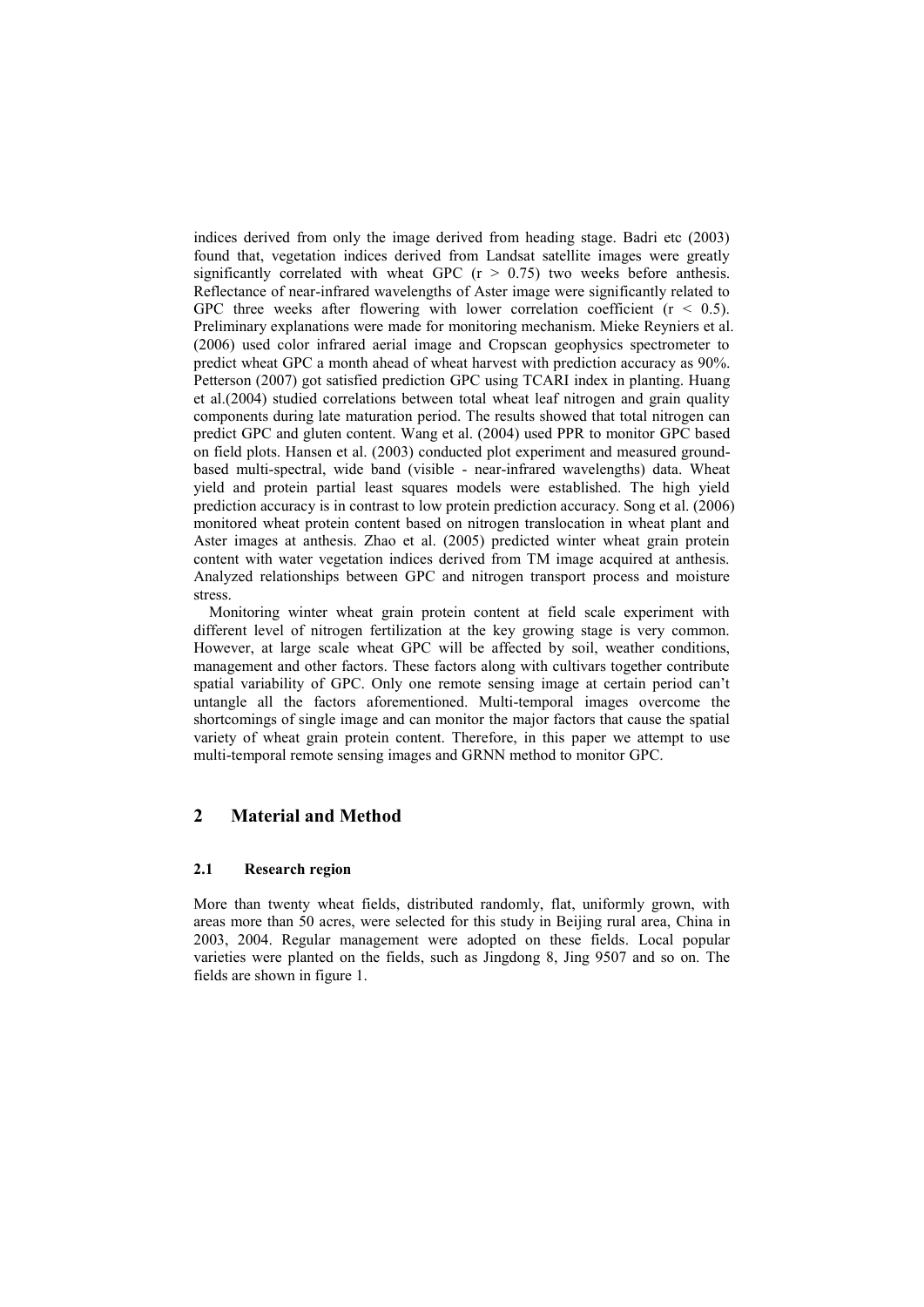

**Fig. 1.** Study area and the distribution map of wheat plot surveyed

#### **2.2 Data acquisition and preprocessing**

One month after wheat maturity, GPC was tested with NIR (Foss1241,Foss Tecator, Sweden).

The time and image type of the satellite data obtained include Landsat TM and Landsat ETM+ in wheat growing season of 2003 and 2004, which are shown in table 1.

| <b>YEAR</b> | <b>DATE</b> | <b>TYPE</b> |
|-------------|-------------|-------------|
| 2003        | April 7,    | $ETM+$      |
|             | May 9,      | $ETM+$      |
|             | May 17,     | TM          |
|             | May 25      | $ETM+$      |
| 2004        | April 1     | TM          |
|             | April 17,   | TM          |
|             | May 18      | TМ          |

**Table 1.** The satellite data Obtained.

The radiation correction adopts Empirical experience linear method (Liang, 2003). High radiation body and low radiation body with flat land were determined. Through experience linear spectral reflectance method and remote sensing image transformation, DN values of target true reflectance were calculated. Low radiation body and high radiation body were Ming tombs reservoir and drying yard of Xiaotangshan precision agriculture demonstration base respectively.

Geometric correction of satellite data includes the following steps. First of all, 1:100,000, topographic map in the study area was used as base map. Second, the April 7th, 2003 Landsat image was corrected with control points of the base map. Finally, the error should be controlled within a pixel. Other images were also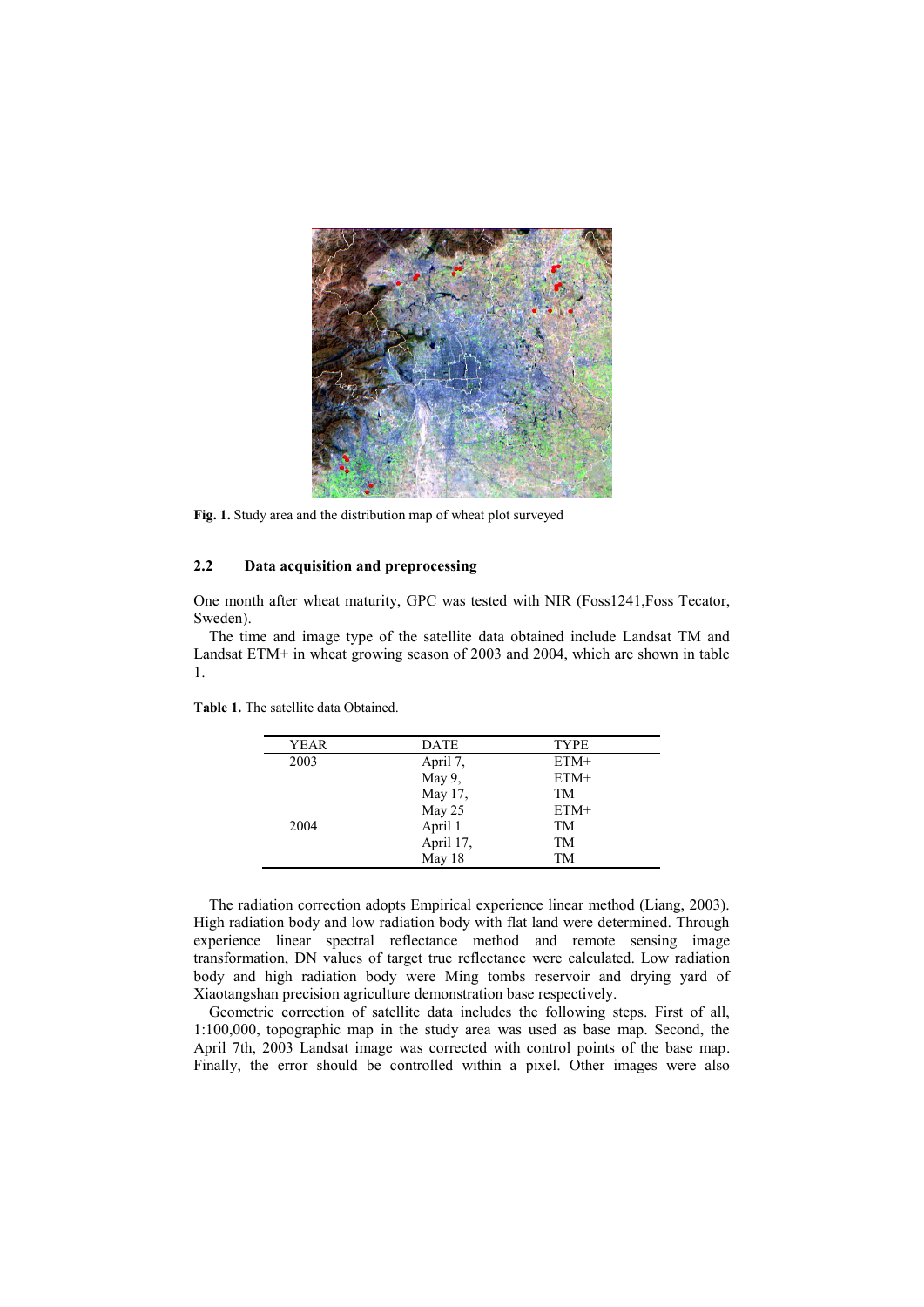geometrically corrected in the same way. Beijing 54 coordinate system was adopted for projection with the center longitude as 117 °.

#### **2.3 Data analysis**

#### **2.3.1 Extraction of remote sensing spectral index**

According to Landsat band set and previous studies, seven multi-spectral vegetation indices were selected to monitor wheat nitrogen content, biomass, leaf chlorophyll density, and leaf equivalent water thickness. NDVI 21, NDVI 42 are sensitive to chlorophyll density, nitrogen content. NDVI47, RVI43 are sensitive to the biomass and leaf equivalent water thickness.

**Table 2.** Senven muti-spectral vegetation indices.

| Abbreviation       | Index           | Formula                  |
|--------------------|-----------------|--------------------------|
| NDVI42             | NDVI of 4 and 2 | $NDVI42=(B4-b2)/(B4+b2)$ |
| NDVI43             | NDVI of 4 and 3 | $NDVI43=(B4-b3)/(B4+b3)$ |
| NDVI47             | NDVI of 4 and 7 | $NDVI47=(B4-b7)/(B4+b7)$ |
| NDVI <sub>21</sub> | NDVI of 2 and 1 | $NDVI21=(B2-b1)/(B2+b1)$ |
| NDVI57             | NDVI of 5 and 7 | $NDVI57=(B5-b7)/(B5+b7)$ |
| <b>RVI43</b>       | RVI of 4 and 3  | $RVI43 = B4/B3$          |
| <b>RVI54</b>       | RVI of 5 and 4  | $RVI54 = B5/B4$          |

\*1,2,3…7 refer to band of LANDSAT TM/ETM+

#### **2.3.2 Generalized regression neural network**

Neural network is a modeling method in recent years. Generalized regression neural network (GRNN) is a memory-based feed forward network.

The GRNN consists four layers: input layer, pattern layer, summation layer and output layer (Specht, 1991; Chtioui, 1999; Haidar, 2011). Figure 2 shows a schematic diagram of generalized regression neural network architecture. GRNN has a special property in which no iterative training of the weight vectors is required. That is, any input–output mapping is possible by simply assigning the input vectors to the centroid vectors and fixing the weight vectors between the radial basis function units and outputs identical to the corresponding target vectors. This training algorithm is much better than the back propagation training, which involves long and iterative training as well as facing the problem of local minima. Moreover, a special property of GRNN is that it enables users to flexibly configure the network suitable for real hardware implementation, by adjusting only two parameters which are the center and width. Since the radial basis function acts as a detector for different input vectors, the weight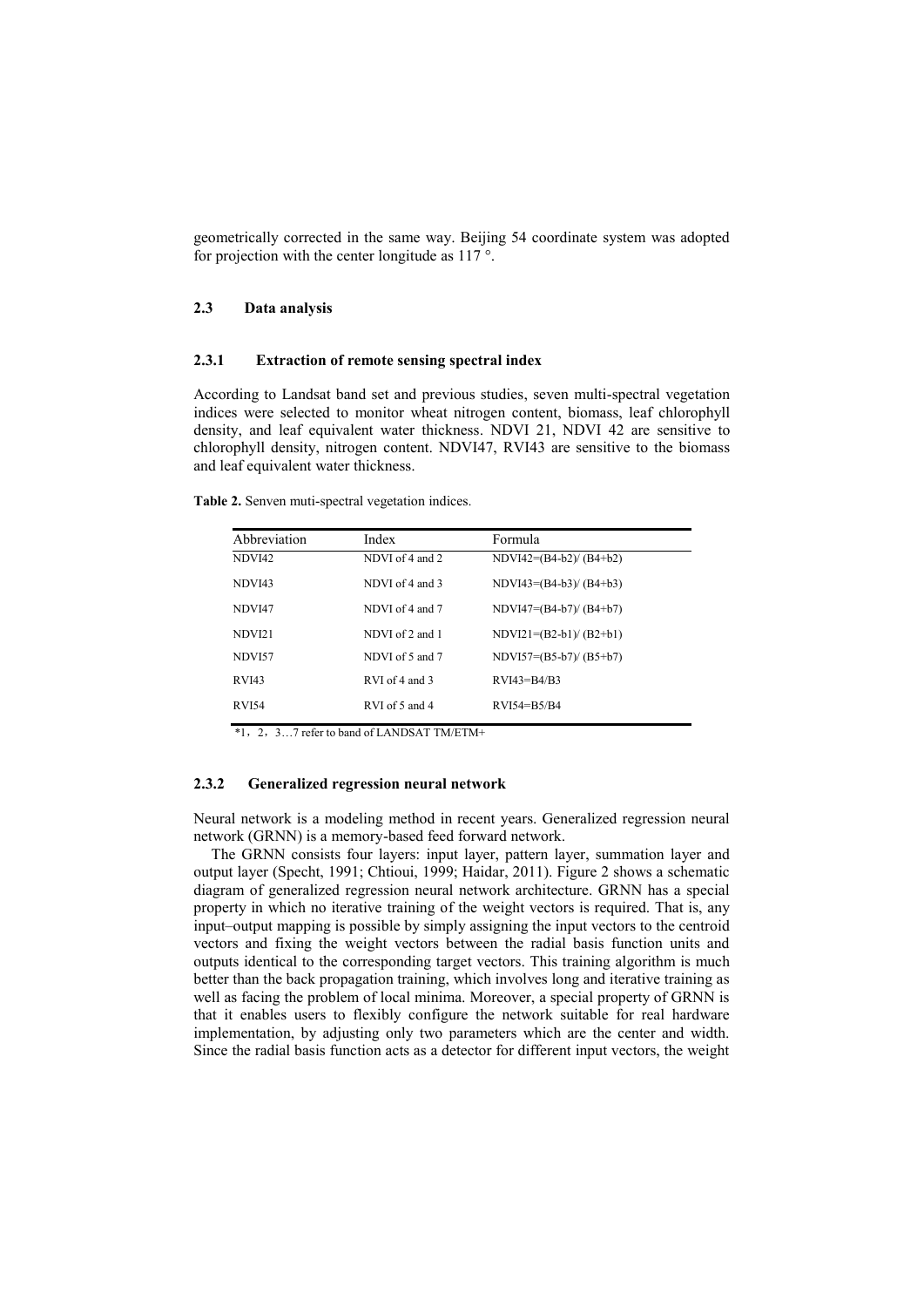vectors are computed accordingly and there is no need to train the network. Thus, the GRNN is more straightforward and does not require a training process.



**Fig. 2.** Schematic diagram of GRNN architecture.

In GRNN, If  $f(X, y)$  represents the known joint continuous probability density function of a vector random variable,  $X$ , and a scalar random variable,  $\overline{Y}$ , the conditional mean of  $\overline{y}$  given  $\overline{x}$  (also called the regression of y on X) is given by

$$
E[y \mid X] = \frac{\int_{-\infty}^{\infty} yf(X, y)dy}{\int_{-\infty}^{\infty} f(X, y)dy}
$$
 (1)

Where f (x,y) is the joint density and can be estimated by using Parzen's nonparametric estimator. Substituting Parzen's nonparametric estimator for  $f(x,y)$ and performing the integrations leads to the fundamental equation of GRNN:

$$
\hat{Y}(X) = \frac{\sum_{i=1}^{n} Y^{i} \exp(-\frac{D_i^2}{2\sigma^2})}{\sum_{i=1}^{n} \exp(-\frac{D_i^2}{2\sigma^2})}
$$
(2)

Where  $\sigma$  is the smoothing parameter (sigma weight) and  $D_i^2 = (x - x_i)^T (x - x_i)$ . Training the GRNN involves finding the optimal values for the  $\sigma$  parameters in eq(2), whose optimal value is often determined experimentally (Kim,2003). In this research, Matlab was used to train GRNN for protein estimation using muti-

temporal Landsat TM/ETM+ data.

#### **2.3.3 Model validation**

The small number of selected sampling fields was about 20 in the study due to the large area, leading to some verification problems. Cross-validation method is used in this study. .Assume the number of all the samplings is n. Each time a sampling is left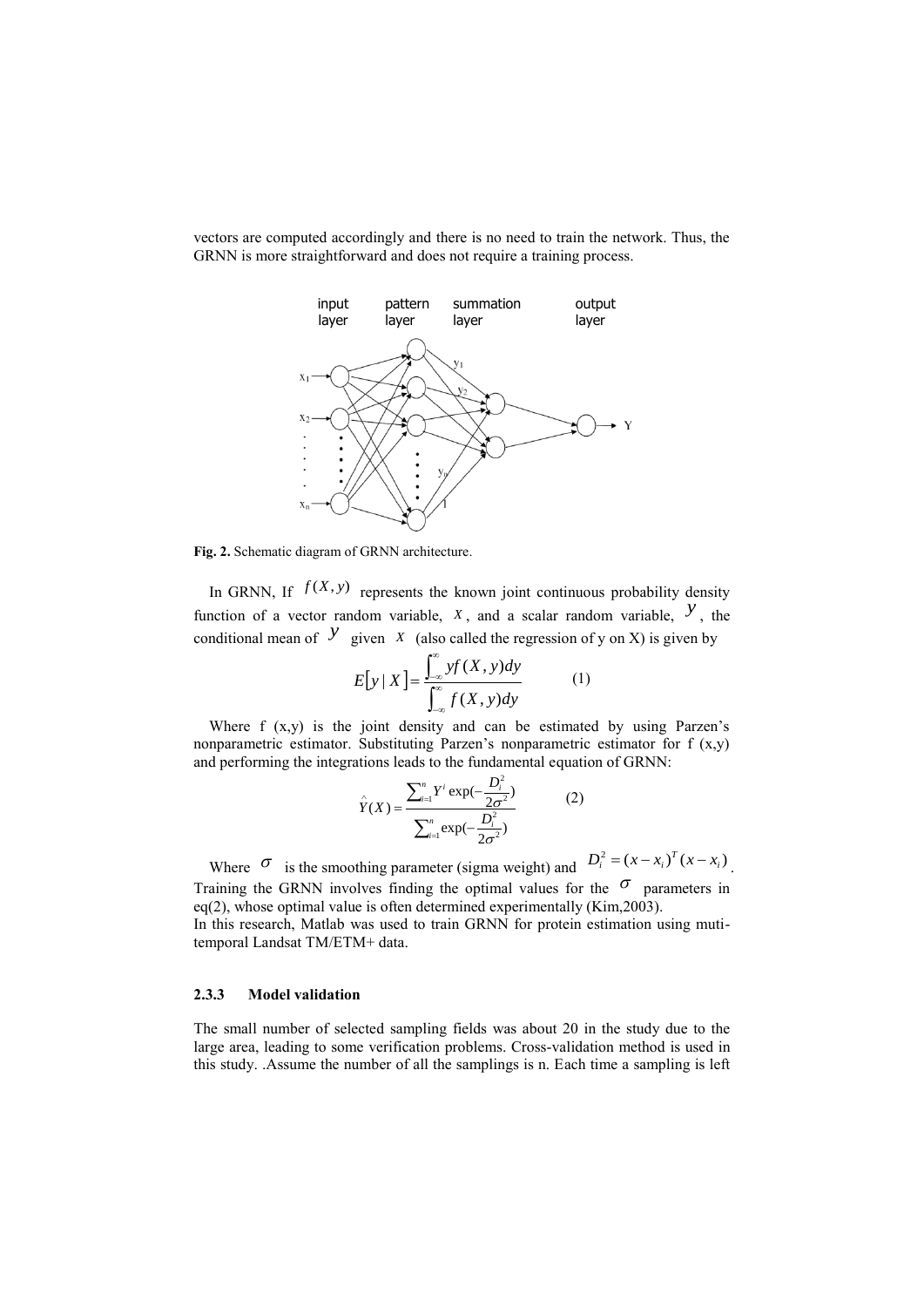out to validate the models established on the other n-1 sampling. In this way, all the n samplings are used to validate corresponding models. Deviation is calculated as: bias  $=$  | predicted value- actual value| / actual value× 100%. So according to the deviation the predictive power of modeling can be compared.

### **3 Results**

Multi-temperal Landsat TM/ETM+ image from 2003 and 2004 were chosen as source data to estimate wheat grain protein content by GRNN method. Figure 3 shows the measured grain protein content versus predicted values derived from multi-temporal, multi-spectral parameters of all samples in 2003 with GRNN method.. Table 3 is the validation results.



**Fig. 3.** Measured GPC versus predicted GPC in 2003

**Table 3.** Cross validation of predicted wheat GPC using muti-temporal airborne Landsat mutispectral data and GRNN method in 2003

| 0.995<br>0.002<br>12<br>6.459<br>0.001                   | of self-modeling |
|----------------------------------------------------------|------------------|
|                                                          |                  |
| $\overline{2}$<br>13<br>0.001<br>0.001<br>2.336<br>6.733 |                  |
| 3<br>14<br>7.919<br>0.001<br>0.001<br>7.541              |                  |
| 15<br>$\overline{4}$<br>2.291<br>0.001<br>1.676<br>0.001 |                  |
| 5<br>16<br>6.429<br>0.002<br>0.001<br>2.613              |                  |
| 17<br>6<br>0.001<br>6.041<br>3.914<br>0.007              |                  |
| 7<br>18<br>1.643<br>0.001<br>0.688<br>0.001              |                  |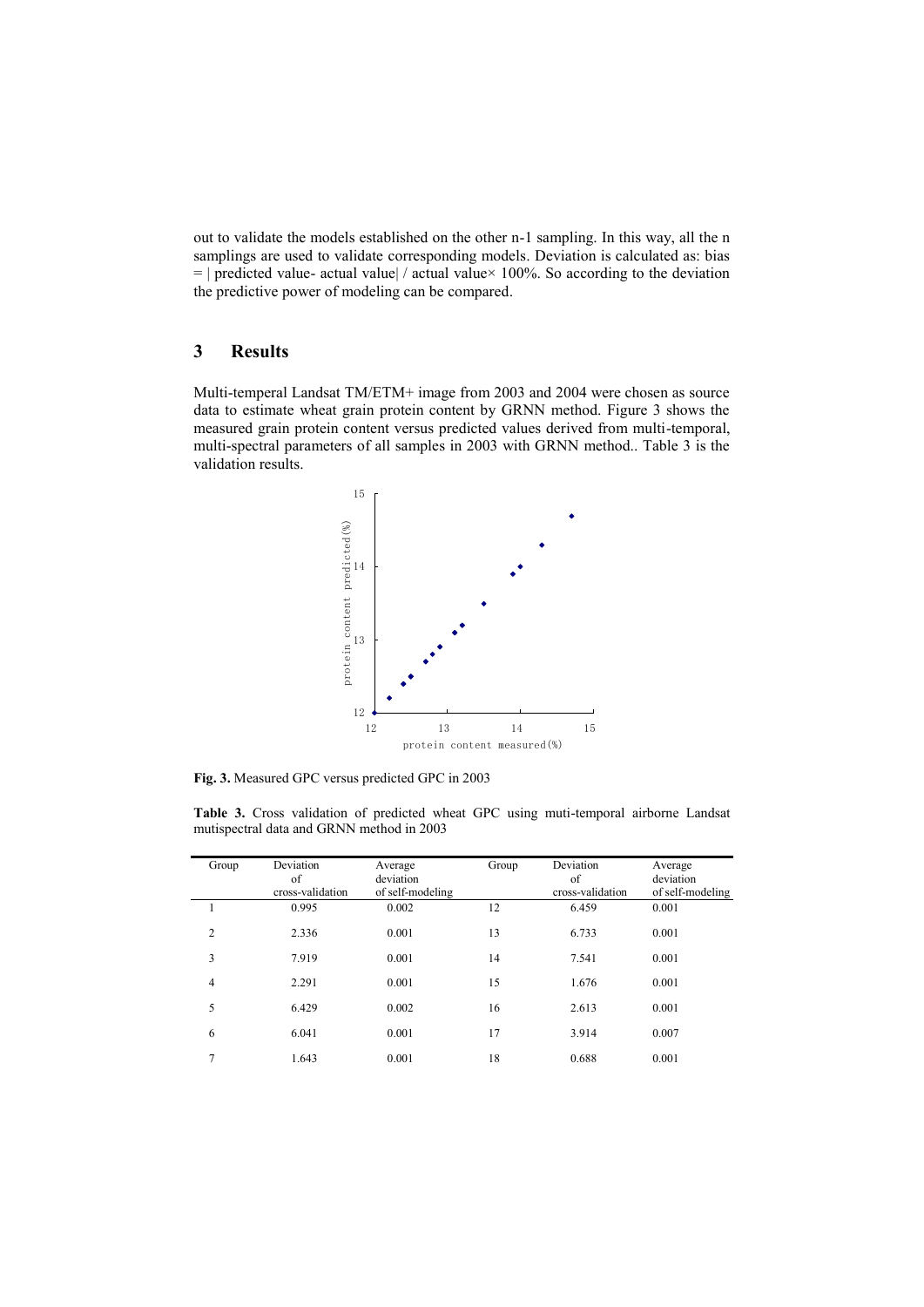| 8  | 11.567 | 0.001 | 19      | 0.355 | 0.003 |
|----|--------|-------|---------|-------|-------|
| 9  | 9.794  | 0.001 | 20      | 1.078 | 0.013 |
| 10 | 0.692  | 0.001 | 21      | 3.788 | 0.015 |
| 11 | 5.752  | 0.001 | Average | 4.300 | 0.003 |

As shown in figure 3 and table 3, the GRNN method has potential to simulate GPC for multi-temporal and multi-spectral parameters of all samples in 2003, with high consistency and little deviation between measured and simulated ones. The average relative deviation of self-modeling and cross-validation were 0.003% and 4.300% respectively. The low deviation shows that the GRNN method has powerful ability to construct models and is a robust method to predict grain protein content.

Figure 4 shows the measured GPC versus the simulated values in 2004. 22 samples were collected in 2004, table 4 shows 22 cross-validation results for corresponding models.



**Fig. 4.** Measured GPC versus predicted GPC in 2004

Ŷ.

| Group | Deviation<br>of<br>cross-validation | Average<br>deviation<br>of self-modeling | Group | Deviation<br>of<br>cross-validation | Average<br>deviation<br>of self-modeling |
|-------|-------------------------------------|------------------------------------------|-------|-------------------------------------|------------------------------------------|
|       | 6.660                               | 0.085                                    | 13    | 10.188                              | 1.044                                    |
| 2     | 0.659                               | 0.152                                    | 14    | 13.359                              | 0.491                                    |
| 3     | 22.515                              | 1.502                                    | 15    | 3.697                               | 0.098                                    |
| 4     | 2.628                               | 0.126                                    | 16    | 10.975                              | 0.043                                    |
| 5     | 6.703                               | 0.005                                    | 17    | 7.446                               | 0.13                                     |

**Table 4.** Cross validation of predicted wheat GPC using muti-temporal Landsat mutispectral data and GRNN method in 2004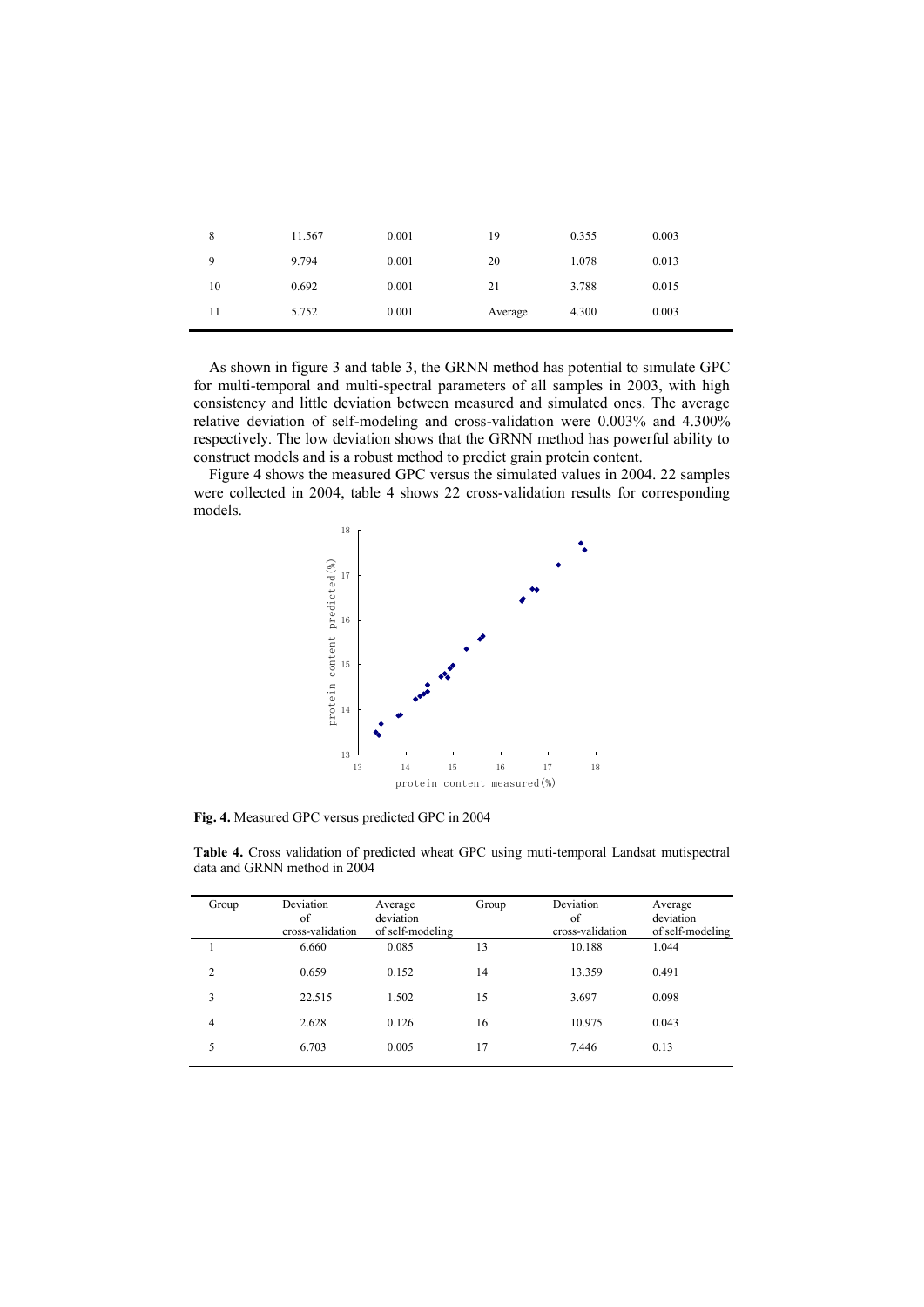| 6  | 7.241  | 0.036 | 18      | 15.625 | 0.613 |
|----|--------|-------|---------|--------|-------|
| 7  | 2.433  | 0.034 | 19      | 0.987  | 0.134 |
| 8  | 13.256 | 0.026 | 20      | 6.014  | 0.51  |
| 9  | 10.467 | 0.008 | 21      | 1.879  | 0.228 |
| 10 | 0.135  | 0.047 | 22      | 1.992  | 0.375 |
| 11 | 5.589  | 0.467 |         |        |       |
| 12 | 11.233 | 0.904 | Average | 7.349  | 0.321 |
|    |        |       |         |        |       |

Figure 4 and table 4 shows that GRNN method has the potential to predict GPC with multi-temporal and multi-spectral parameters in 2004. The average relative deviation of self-modeling and cross-validation are 0.321% and 7.349% respectively. The high prediction accuracy shows that GRNN is suitable to simulate GPC.

By comparing the prediction results in 2003 and 2004, the former was better than the latter. This is perhaps because that only one image (May 8th during late period of wheat growth) was acquired in 2004, while three images including May 1st, May 9th and May 25th, were acquired during wheat growth in 2003. This is consistent with the previous conclusions that images for wheat anthesis and grain filling periods are of great importance to predict GPC (Wang, 2004).

# **4 Conclusion and Discussion**

In this study, GRNN method proves to accurately predict GPC in large areas. Although wheat GPC were affected by soil, weather conditions, management and other factors, multi-temporal images acquired during critical growth development can overcome the low accuracy problems caused by single image.

However the distinguished weather conditions between 2003 and 2004 make it difficult to apply the models established on one year's data to predict the other year's grain protein content. Besides, it is necessary to combine meteorological data to establish prediction model in the future studies.

**Acknowledgements.** The project was supported by Beijing Natural Science Foundation (Grant No. 4092016) , Beijing Nova Program (Grant No.2008B33) and National Natural Science Foundation, China(40701120).

#### **References**

1. Badri B B, Apan A A, Kelly R M, Jensen T A, Strong W M, Butler D G. Relating satellite imagery with grain protein content. Proceedings of the Spatial Sciences Conference, 22-27, Canberra, 2003.